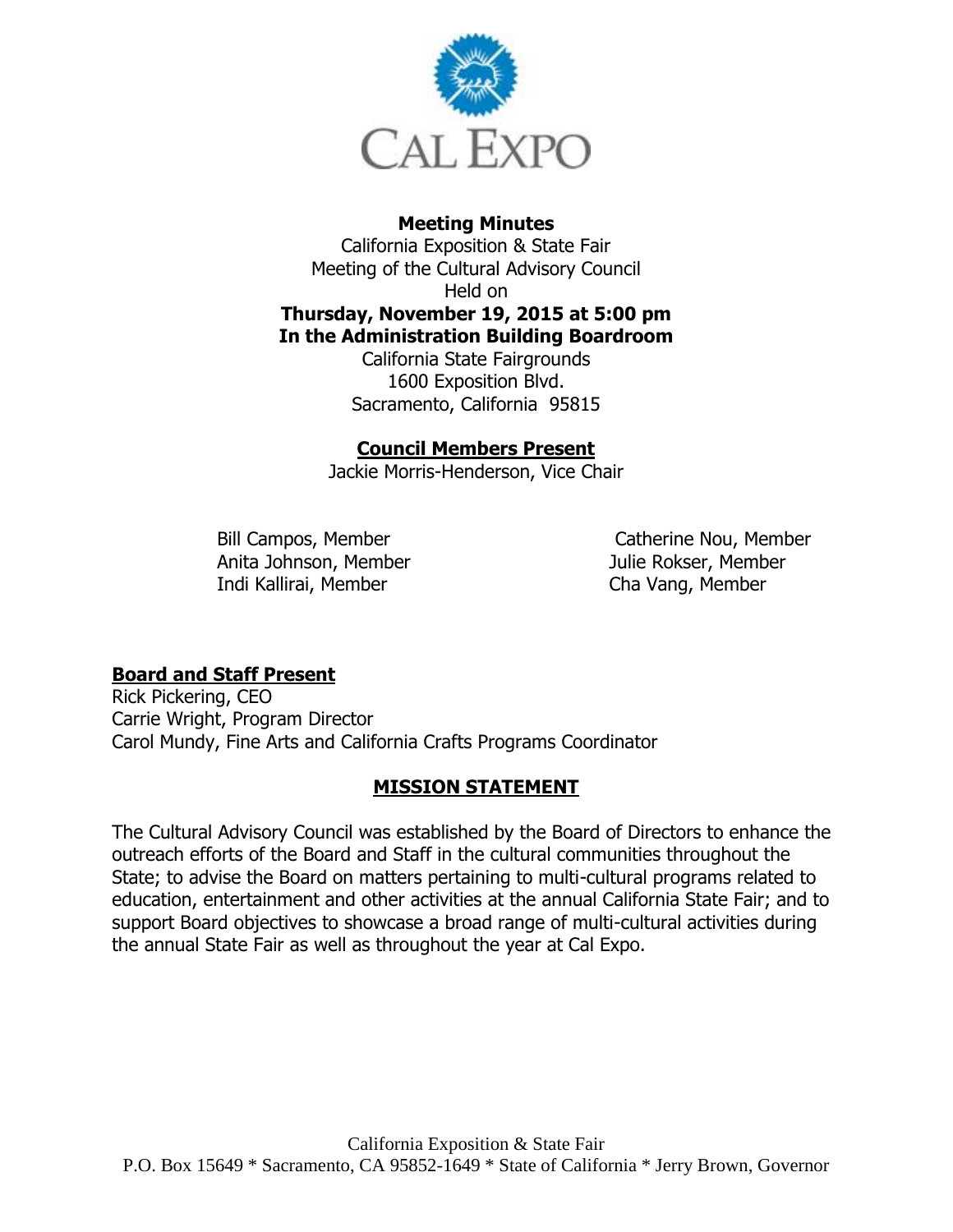# **AGENDA**

- **1) CALL TO ORDER –** The meeting was called to order by Vice Chair Jackie Morris Henderson at 5:20 p.m.
- **2) ROLL CALL –** Roll was taken. No Quorum present.
- **3) INTRODUCTION OF GUESTS & STAFF –** Program Director, Carrie Wright, introduced Carol Mundy, Exhibit Coordinator who will be responsible for attending CAC meetings and assisting in communicating with the Council via email and phone calls.

### **4) MINUTES OF PREVIOUS MEETING**

No quorum present

### **5) STAFF & MEMBER UPDATES**

CEO, Rick Pickering, updated the Council regarding the following items:

- Winter Wonderland opening night was successful with 11,000 paid admissions. They will continue as they did last year with weekend cultural celebrations.
- Hmong New Year's Festival will be held on Thanksgiving weekend. This is one of the largest Hmong celebrations in California and they have been here every Thanksgiving for many years.
- **Press announcement of**  $1<sup>st</sup>$  **Rugby Franchise in U.S.A. at Bonney Field,** 8 to 10 game season.
- State Fair will be adding an additional stage to host community acts.
- Finances are improving with the success of the fair; adding staff.
- Cal Expo is working on infrastructure upgrades and are replacing 300 toilets with low flow and are considering a 50 acre Solar Farm and Sky Ride.
- Recruiting for police officers and Cal Expo is also upgrading security by investing in more surveillance cameras and making sure council members have 263-3050 security number.
- Many 2016 concerts are booked. CEO, Rick Pickering, asked for input and discussed plans. Jackie suggested Sinbad for comedy act at CSF.

Program Director Wright updated the members on the following items:

 With the success of the Blue Ribbon campaign, we're excited to see what Marketing Agency Glass will do with "The Best" this coming year.